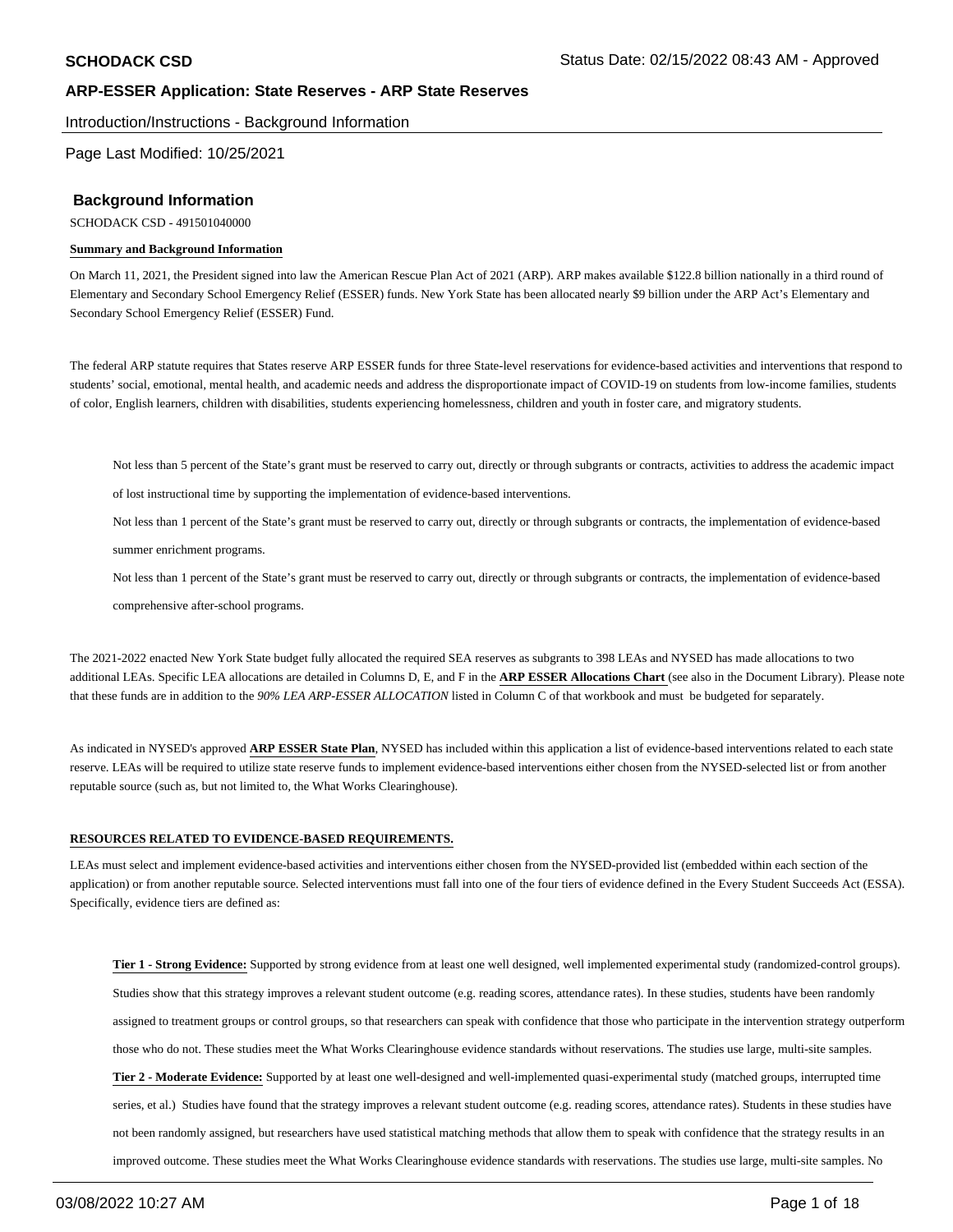#### Introduction/Instructions - Background Information

Page Last Modified: 10/25/2021

other studies show that this strategy negatively impacts an outcome.

Tier 3 - Promising Evidence: Supported by at least one well designed, well implemented correlational study with statistical controls for selection bias. T is evidence that this strategy improves a student outcome (reading scores, attendance rates), but that research may consist of correlational studies -- studie can show a relationship between the strategy and outcome but cannot show that the improved outcome was the result of the strategy. The studies supporti Tier 3 strategies do not have to be based on large, multi-site samples. A strategy that would otherwise be considered Tier 1 or Tier 2, but it does not meet sample size requirements, is considered Tier 3. No other studies show that this strategy negatively impacts an outcome.

**Tier 4 - Demonstrates a Rationale:** High-quality research findings or positive evaluation suggests that this will likely improve student outcomes or other relevant outcomes; and there are ongoing efforts to examine the effects of such activity, strategy, or intervention. Based on existing research, the intervent cannot yet be defined as a Tier 1, Tier 2 or Tier 3. However, there is good reason to believe — based on existing research and data — that the intervention could improve relevant student outcomes.

Further information may be found in the Federal Guidance on Evidence-Based Interventions. There are a number of resources available that identify research v supports specific interventions. Districts and schools are encouraged to review the various clearinghouses to find programs, strategies, and interventions that align the needs identified during the needs assessment process. Finally, additional technical assistance materials to support LEA planning and implementation of strateg and interventions are available on the Department's **ARP ESSER webpage** and in the Document Library.

#### **Project Period**

March 13, 2020 to September 30, 2024 to obligate funds. Funds must be fully liquidated and an FS-10F Final Expenditure Report submitted by October 31, 2024.

#### **Project Number**

The project number stems for the three state-reserve programs are:

| Fund Code    | Project                                                                                       |
|--------------|-----------------------------------------------------------------------------------------------|
| 5884-21-XXXX | ARP-ESSER 5% State-Level Reserve - Addressing the Impact of Lost<br><b>Instructional Time</b> |
| 5883-21-XXXX | ARP-ESSER 1% State-Level Reserve - Comprehensive After School                                 |
| 5882-21-XXXX | ARP-ESSER 1% State-Level Reserve - Summer Learning and Enrichment                             |

This number should be used on the appropriate FS-10 budget form.

#### **Submission Deadline**

Completed applications are due by **November 30, 2021** (with extensions by request) and will be reviewed on a rolling basis.

If an eligible school district does not intent to apply for one or more of its ARP ESSER State Reserve allocations, please advise NYSED by emailing [CARESAct@nysed.gov](mailto:CARESAct@nysed.gov) prior to **November 5, 2021**.

Please note that applications must be submitted and fully approved by no later than March 23, 2022. LEAs that have not been issued a Grant Award Notice by that time will be at risk of having their ARP-ESSER State Reserve allocation returned to the United States Department of Education.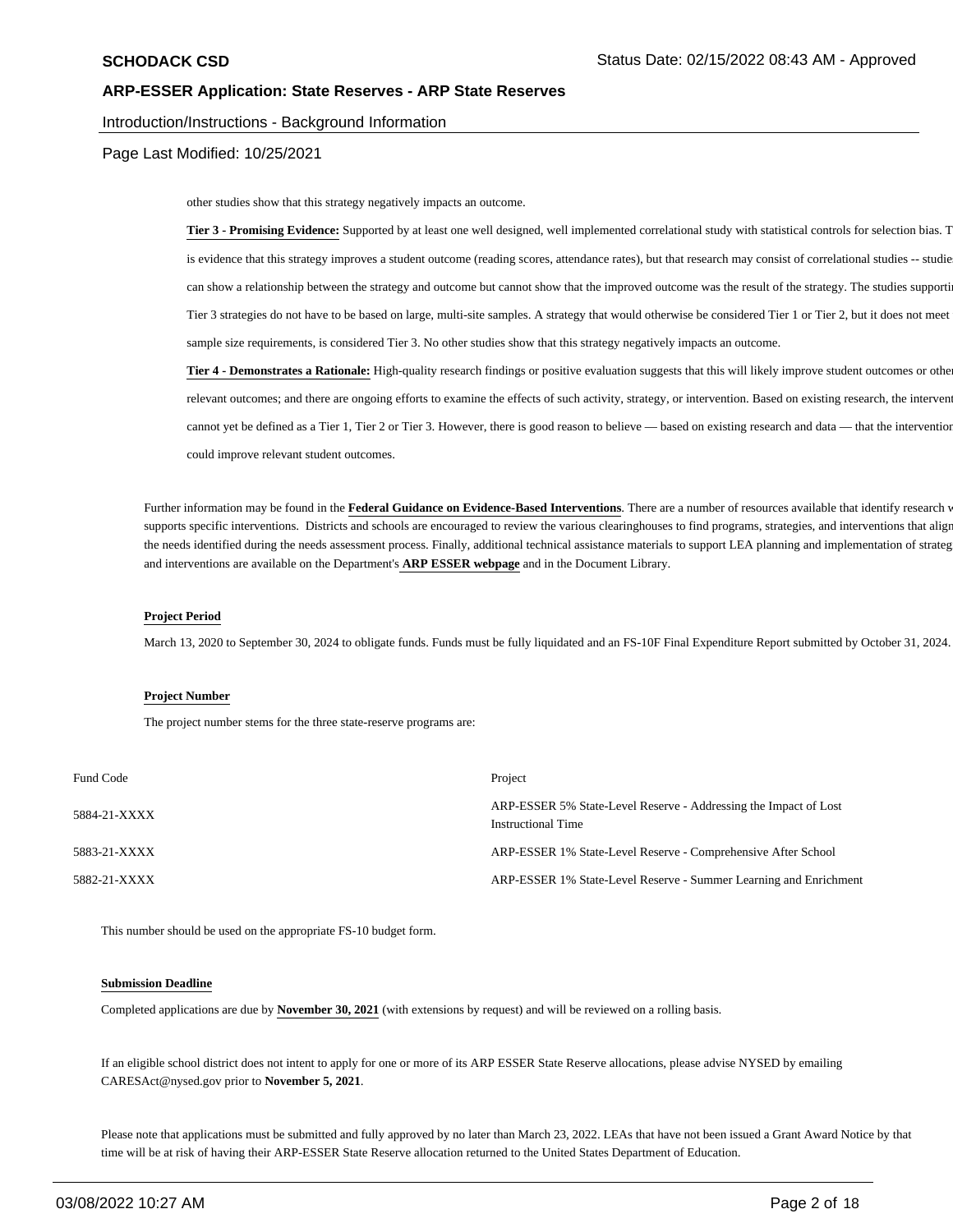Introduction/Instructions - Background Information

Page Last Modified: 10/25/2021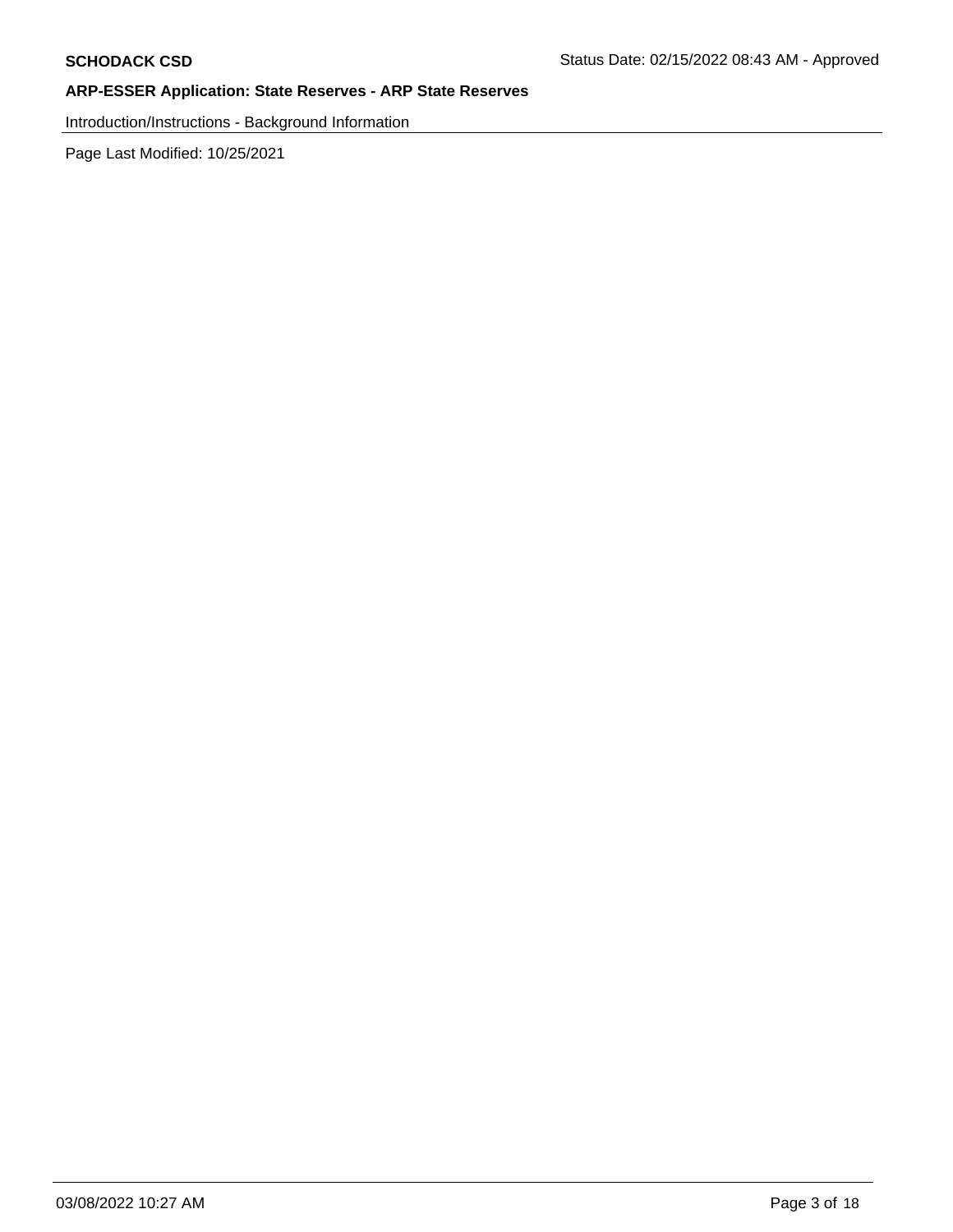Introduction/Instructions - Submission Instructions

Page Last Modified: 10/25/2021

#### **Submission Instructions**

SCHODACK CSD - 491501040000

#### **Directions for Submitting the Application:**

The online application may only be submitted/certified by the chief school officer of the applicant LEA. The designated superintendent (public school LEAs), and the chief executive officer, board of trustees president, or school employee designated by the board of trustees (charter school LEAs) are the only administrators with the submit/certify rights necessary to successfully submit and certify a completed application for NYSED review.

LEAs *ARE NOT REQUIRED* to send hard copies of general application materials to the Department.

LEAs *ARE REQUIRED* to send signed originals and two hard copies of each FS-10 Budget Form to:

 *Office of ESSA-Funded Programs - Rm 320 EB RE: ARP-ESSER Application – State Reserves New York State Education Department 89 Washington Avenue Albany, NY 12234* 

### **Deadline for Submitting the Application:**

The *ARP-ESSER Application – State Reserves* is **due by November 30, 2021**.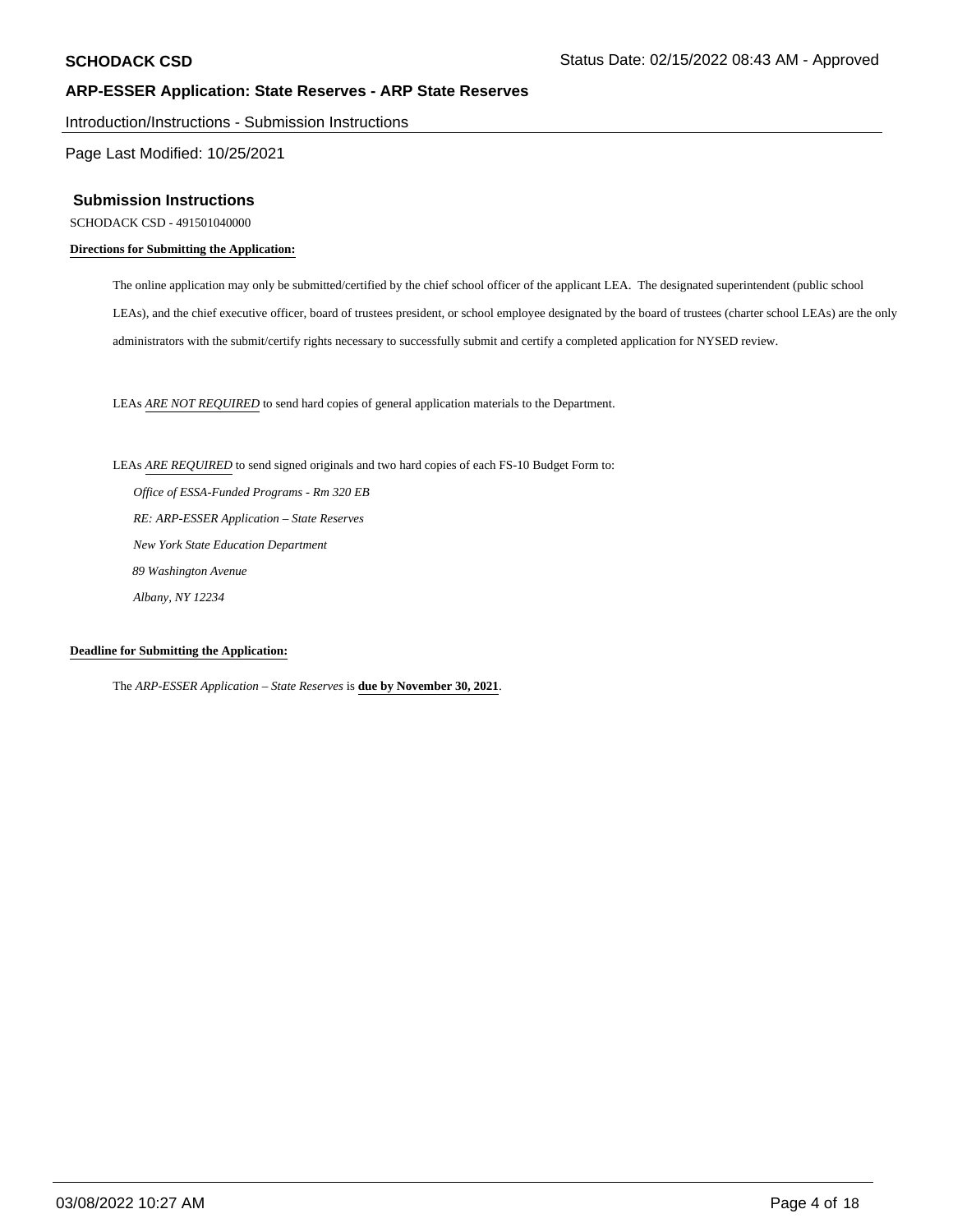#### Assurances - Assurances

Page Last Modified: 10/25/2021

### **ARP-ESSER State Reserve: Assurances**

**1. The LEA assures that ESSER funds are used for activities allowable under section 2001(e) of the ARP Act, 18003(d) of the CARES Act and 313(d) of the CRRSA Act.** 

 $\Xi$  YES, the LEA provides the above assurance.

- **2. The LEA assures that it will comply with all reporting requirements at such time and in such manner and containing such information as the Commissioner may reasonably require, including on matters such as but not limited to:** 
	- **1. data on each school's mode of instruction (remote, hybrid, in-person), including student attendance data (disaggregated by student subgroup) for each modality;**
	- **2. LEA uses of funds to meet students' social, emotional, and academic needs, including through summer enrichment programming and other evidence-based interventions, and how they advance equity for underserved students;**
	- **3. LEA uses of funds to sustain and support access to early childhood education programs;**
	- **4. impacts and outcomes (disaggregated by student subgroup) through use of ARP ESSER funding (e.g., quantitative and qualitative results of ARP ESSER funding, including on personnel, student learning, and budgeting at the school and district level);**
	- **5. student data (disaggregated by student subgroup) related to how the COVID-19 pandemic has affected instruction and learning;**
	- **6. requirements under the Federal Financial Accountability Transparency Act (FFATA); and**
	- **7. additional reporting requirements as may be necessary to ensure accountability and transparency of ARP ESSER funds.**
	- YES, the LEA provides the above assurance.
- **3. The LEA assures that records pertaining to the ARP ESSER award under 2 C.F.R. § 200.334 and 34 C.F.R. §76.730, including financial records related to use of grant funds, will be retained separately from other grant funds, including but not limited to funds that an LEA receives under the Coronavirus Aid, Relief, and Economic Security Act (CARES Act) and the Coronavirus Response and Relief Supplemental Appropriations Act, 2021 (CRRSA Act).**

YES, the LEA provides the above assurance.

**4. The LEA assures that the LEA will cooperate with any examination of records with respect to such funds by making records available for inspection, production, and examination, and authorized individuals available for interview and examination, upon the request of (i) the Department and/or its Inspector General; or (ii) any other federal agency, commission, or department in the lawful exercise of its jurisdiction and authority.** 

YES, the LEA provides the above assurance.

**5. The LEA assures that the LEA will comply with all applicable assurances in OMB Standard Forms 424B and D (Assurances for Non-Construction and Construction Programs), including the assurances relating to the legal authority to apply for assistance; access to records; conflict of interest; merit systems; nondiscrimination; Hatch Act provisions; labor standards; flood hazards; historic preservation; protection of human subjects; animal welfare; lead-based paint; Single Audit Act; and the general agreement to comply with all applicable Federal laws, executive orders and regulations.** 

■ YES, the LEA provides the above assurance.

**6. The LEA assures that the LEA will have on file with the SEA a set of assurances that meets the requirements of section 442 of the General Education Provisions Act (GEPA) (20 U.S.C. 1232e).** 

 $\Box$  YES, the LEA provides the above assurance.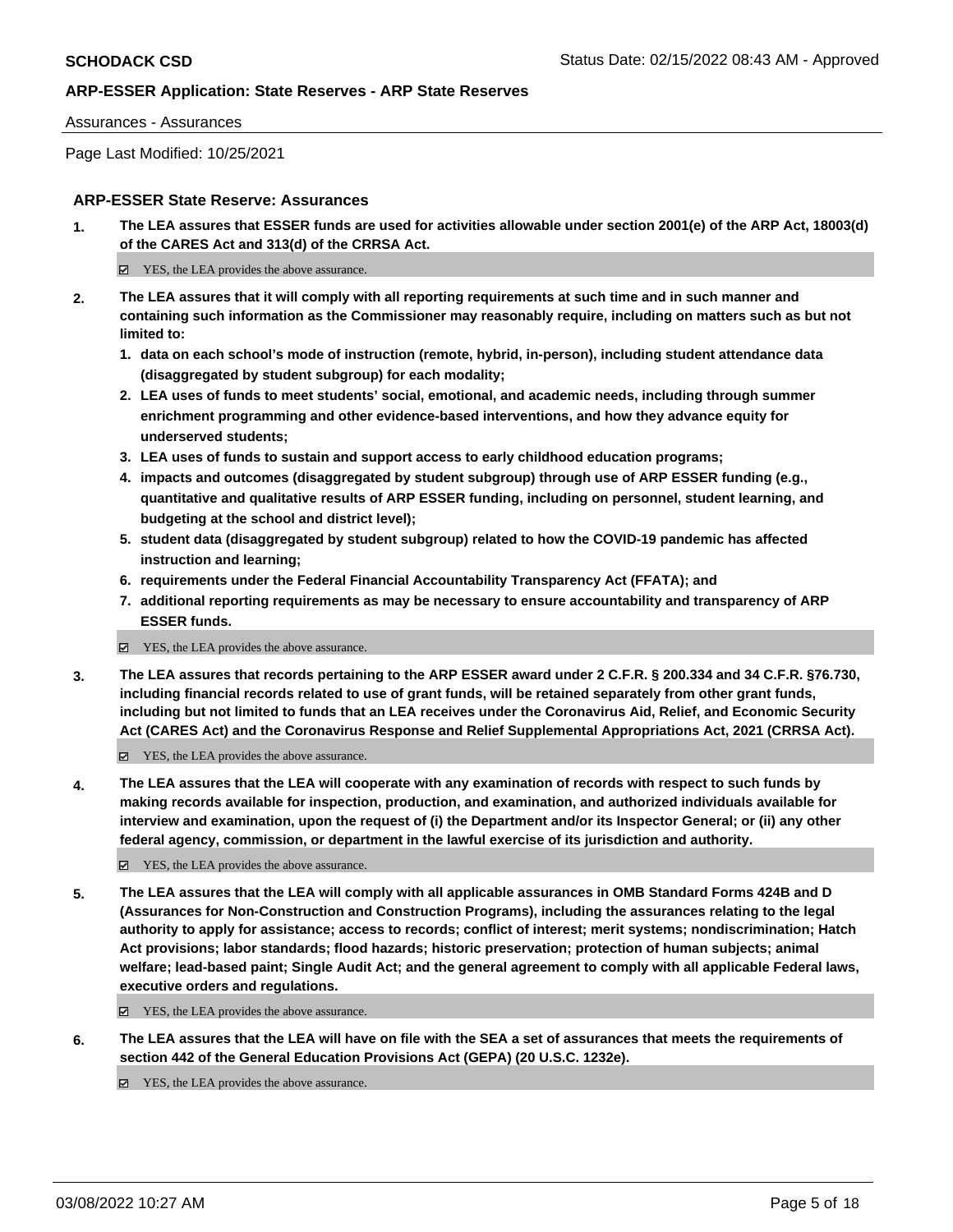Assurances - Assurances

Page Last Modified: 10/25/2021

**7. The LEA assures that the LEA will comply with the requirements of section 427 of GEPA (20 U.S.C. 1228a). The description must include information on the steps the LEA proposes to take to permit students, teachers, and other program beneficiaries to overcome barriers (including barriers based on gender, race, color, national origin, disability, and age) that impede equal access to, or participation in, the program.** 

■ YES, the LEA provides the above assurance.

**8. The LEA assures that the LEA is using ARP ESSER funds for purposes that are reasonable, necessary, and allocable under the ARP.** 

■ YES, the LEA provides the above assurance.

**9. The LEA assures that the LEA will comply with the provisions of all applicable acts, regulations and assurances; the following provisions of Education Department General Administrative Regulations (EDGAR) 34 CFR parts 76, 77, 81, 82, 84, 97, 98, and 99; the OMB Guidelines to Agencies on Governmentwide Debarment and Suspension (Nonprocurement) in 2 CFR part 180, as adopted and amended as regulations of the Department in 2 CFR part 3485; and the Uniform Guidance in 2 CFR part 200, as adopted and amended as regulations of the Department in 2 CFR part 34.** 

YES, the LEA provides the above assurance.

**10. The LEA assures that federal grant recipients, sub recipients and their grant personnel are prohibited from text messaging while driving a government owned vehicle, or while driving their own privately owned vehicle during official grant business, or from using government supplied electronic equipment to text message or email when driving as per Executive Order 13513,"Federal Leadership on Reducing Text Messaging While Driving," October 1,2009.** 

YES, the LEA provides the above assurance.

**11. The LEA assures that no Federal appropriated funds have been paid or will be paid to any person for influencing or attempting to influence an officer or employee of any agency, a Member of Congress, an officer or employee of Congress, or an employee of a Member of Congress in connection with the making or renewal of Federal grants under this program.** 

YES, the LEA provides the above assurance.

**12. The LEA assures that:** 

- **1. the LEA will administer each program covered by the application in accordance with all applicable statutes, regulations, program plans, and applications;**
- **2. control of funds provided to the LEA under each program, and title to property acquired with those funds, will be in a public agency and that a public agency will administer those funds and property;**
- **3. the LEA will use fiscal control and fund accounting procedures that will ensure proper disbursement of, and accounting for, Federal funds paid to that agency under each program;**
- **4. the LEA will make reports to the State agency or board and to the Secretary as may reasonably be necessary to enable the State agency or board and the Secretary to perform their duties and that the local educational agency will maintain such records, including the records required under section 1232f of this title, and provide access to those records, as the State agency or board or the Secretary deem necessary to perform their duties; and**
- **5. the LEA will provide reasonable opportunities for the participation by teachers, parents, and other interested agencies, organizations, and individuals in the planning for and operation of each program.**

YES, the LEA provides the above assurance.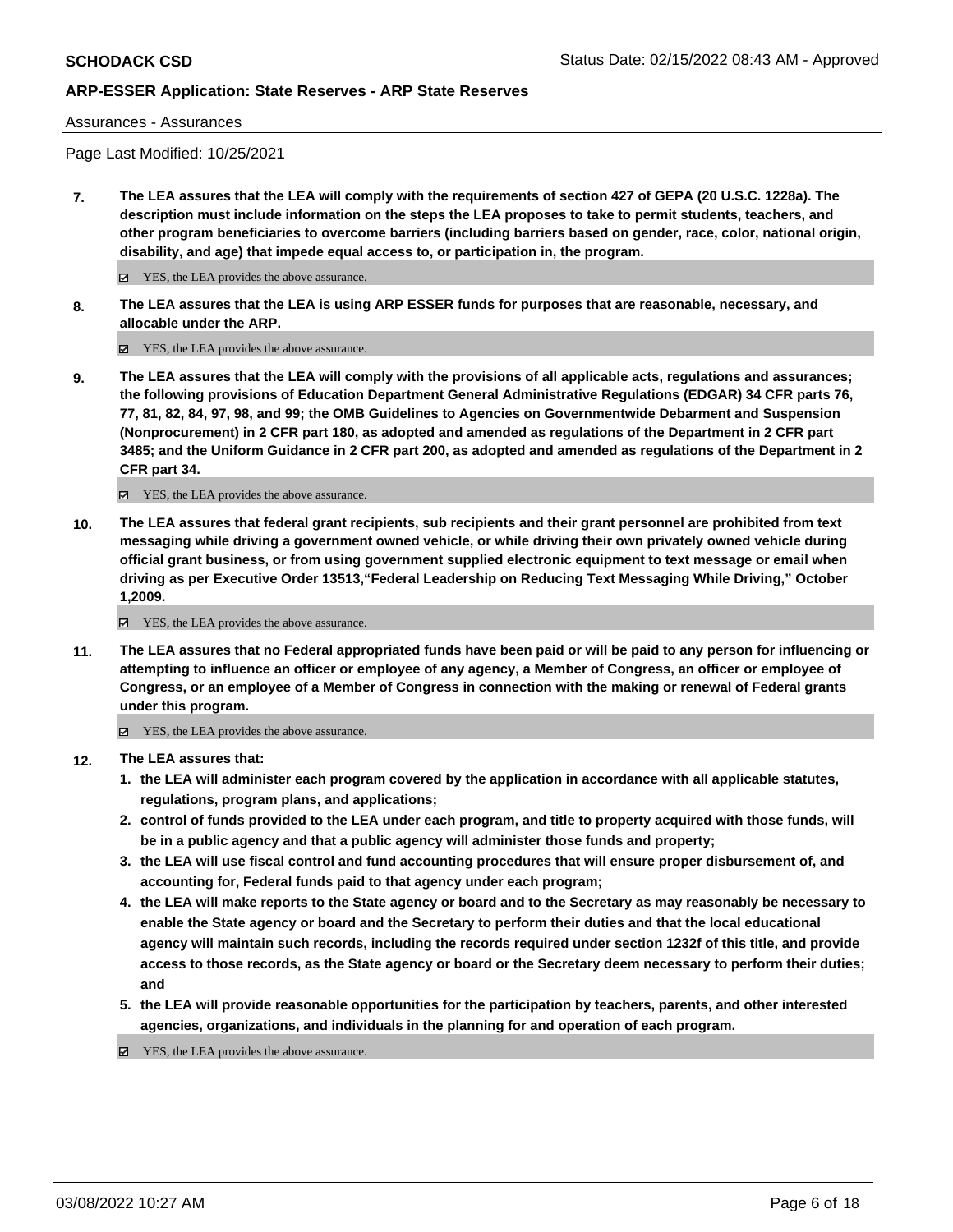### Assurances - Assurances

Page Last Modified: 10/25/2021

### **13. The LEA assures that:**

- **1. any application, evaluation, periodic program plan or report relating to each program will be made readily available to parents and other members of the general public;**
- **2. in the case of any project involving construction—(A) the project is not inconsistent with overall State plans for the construction of school facilities, and (B) in developing plans for construction, due consideration will be given to excellence of architecture and design and to compliance with standards prescribed by the Secretary under section 794 of title 29 in order to ensure that facilities constructed with the use of Federal funds are accessible to and usable by individuals with disabilities;**
- **3. the local educational agency has adopted effective procedures for acquiring and disseminating to teachers and administrators participating in each program significant information from educational research, demonstrations, and similar projects, and for adopting, where appropriate, promising educational practices developed through such projects; and**
- **4. none of the funds expended under any applicable program will be used to acquire equipment (including computer software) in any instance in which such acquisition results in a direct financial benefit to any organization representing the interests of the purchasing entity or its employees or any affiliate of such an organization.**

 $\Xi$  YES, the LEA provides the above assurance.

**14. The LEA assures that the LEA will comply with the maintenance of equity provision in section 2004(c) of the ARP.** 

YES, the LEA provides the above assurance.

**15. The LEA assures that the LEA will engage in meaningful consultation with stakeholders and give the public an opportunity to provide input in the ARP-ESSER State Reserve use of funds. Specifically, an LEA will engage in meaningful consultation with students; families; school and district administrators (including special education administrators); and teachers, principals, school leaders, other educators, school staff, and their unions. Additionally, an LEA must engage in meaningful consultation with each of the following, to the extent present in or served by the LEA: Tribes; civil rights organizations (including disability rights organizations); and stakeholders representing the interests of children with disabilities, English learners, children experiencing homelessness, children in foster care, migratory students, students involved with the juvenile justice system, and other underserved students.** 

YES, the LEA provides the above assurance.

**16. The LEA assures that its plan for ARP-ESSER State Reserve use of funds will be: in an understandable and uniform format; to the extent practicable, written in a language that parents can understand or, if not practicable, orally translated; and, upon request by a parent who is an individual with a disability, provided in an alternative format accessible to that parent.** 

YES, the LEA provides the above assurance.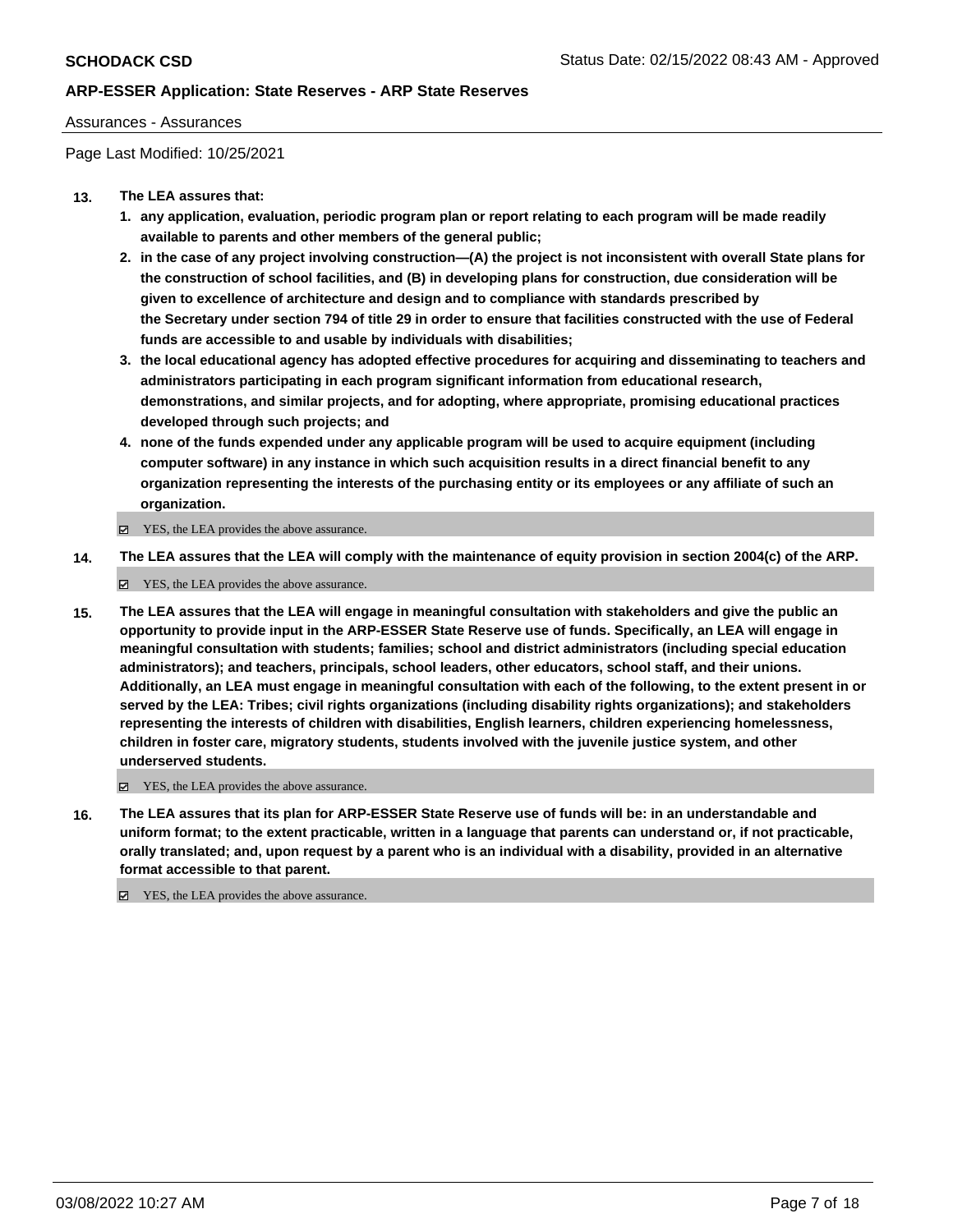### ARP-ESSER State Reserves - State Reserves Intent to Apply

### Page Last Modified: 12/15/2021

#### **ARP-ESSER State Reserves: Intent to Apply**

If an eligible school district does not intent to apply for one or more of its ARP ESSER State Reserve allocations, please advise NYSED by emailing [CARESAct@nysed.gov](mailto:CARESAct@nysed.gov) prior to **November 5, 2021**.

### **1. Does the LEA intend to apply for ARP-ESSER 5% State-Level Reserve - Addressing the Impact of Lost Instructional Time funding?**

YES, the LEA intends to apply for ARP-ESSER 5% State-Level Reserve - Addressing the Impact of Lost Instructional Time funding.

### **2. Does the LEA intend to apply for ARP-ESSER 1% State-Level Reserve - Summer Learning and Enrichment funding?**

YES, the LEA intends to apply for ARP-ESSER 1% State-Level Reserve - Summer Learning and Enrichment funding.

#### **3. Does the LEA intend to apply for ARP-ESSER 1% State-Level Reserve - Comprehensive After School funding?**

YES, the LEA intends to apply for ARP-ESSER 1% State-Level Reserve - Comprehensive After School funding.

# **4. Please provide contact information for the LEA Business Official and Board President. Please confirm that each individual has reviewed and approved of the application, including all plan descriptions and use of funds.**

|                        | <b>Name</b>          | l Email Address             | Date of Final Review/Approval |
|------------------------|----------------------|-----------------------------|-------------------------------|
| ILEA Business Official | <b>Brian Carev</b>   | bcarey@schodack.k12.ny.us   | 09/23/2021                    |
| ILEA Board President   | <b>Shelly Palmer</b> | spalmer@schodack.k12.ny.usl | 09/24/2021                    |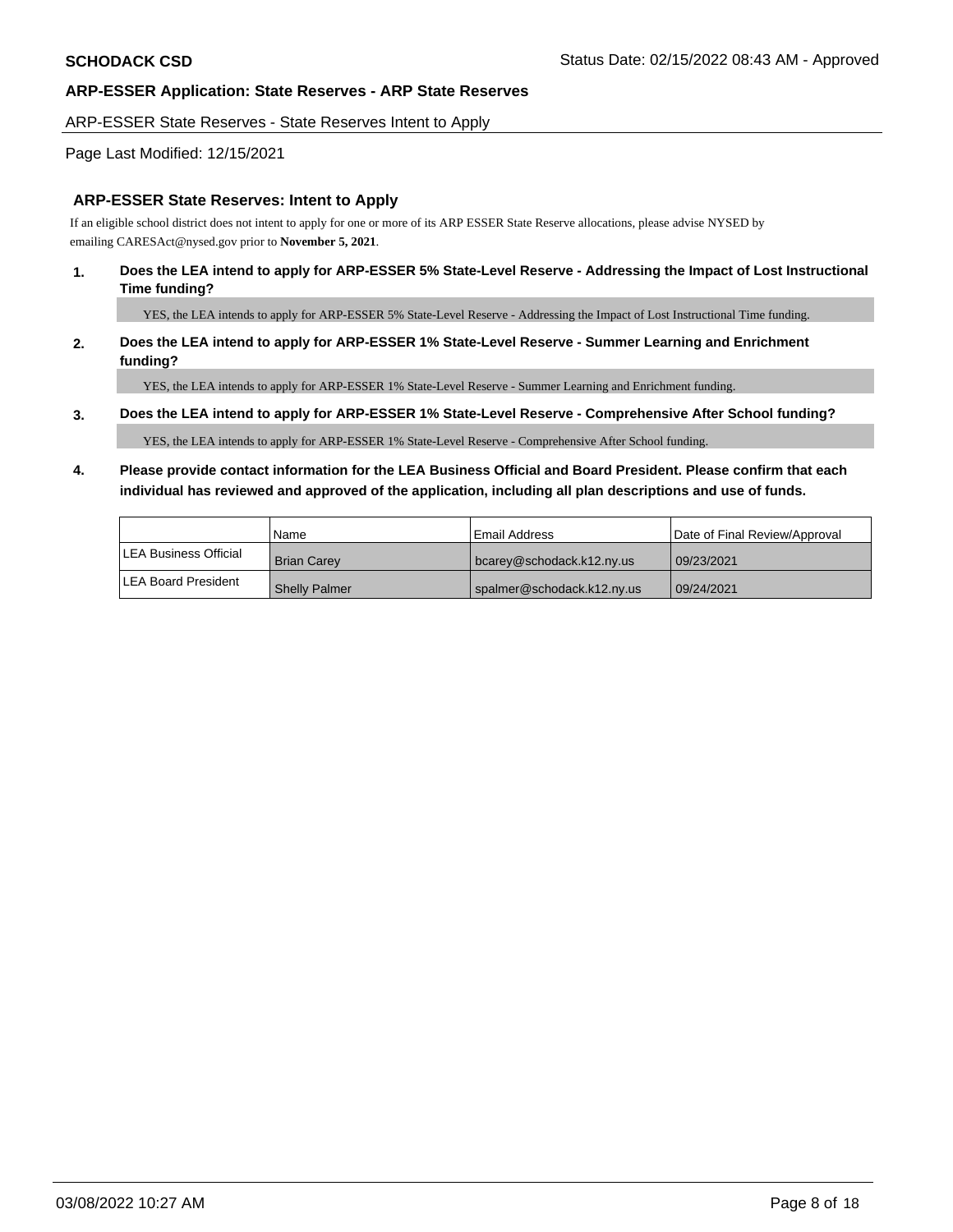#### ARP-ESSER State Reserves - ARP-ESSER State Reserves: Consultation

Page Last Modified: 11/15/2021

### **ARP-ESSER State Reserve: Consultation**

**1. An LEA must engage in meaningful consultation with stakeholders and give the public an opportunity to provide input in the development of its plan. Specifically, an LEA must engage in meaningful consultation with students; families; school and district administrators (including special education administrators); teachers; principals; school leaders; other educators; school staff; and their unions. Additionally, an LEA must engage in meaningful consultation with each of the following, to the extent present in or served by the LEA: Tribes; civil rights organizations (including disability rights organizations); and stakeholders representing the interests of children with disabilities, English learners, children experiencing homelessness, children in foster care, migratory students, students involved with the juvenile justice system, and other underserved students.** 

**In the space provided below, please describe how the LEA has meaningfully engaged a diverse and representative set of stakeholders to receive feedback in developing its plans to address the impacts of lost instructional time, provide summer learning and enrichment, and support comprehensive after school activities using State-Level Reserve Funds.** 

The LEA has engaged the faculty and staff by holding meetings in the Spring and Summer and by producing numerous surveys to get feedback. The LEA has also engaged the community on a number of occasions by providing numerous surveys to get their input. Board of Education meetings have been used to discuss the numerous needs and challenges.

**2. In the space provided below, please provide the URL for the website(s) where the LEA Plan for using State-Level Reserve Funds is/will be publicly posted.** 

**For an LEA that does not have a website, the LEA may identify an online platform (e.g. social media group or post, file sharing service, email listserv) that allows plans to be directly communicated to students, parents or legal guardians, school staff, and other stakeholders. As appropriate, the LEA should provide details about how the plan will be made available to people who request it.** 

<https://www.schodack.k12.ny.us>

**3. In the space provided below, please describe how the LEA will support ongoing engagement with parents and families, including engagement related to identified student needs, areas of student gains, and available assistance to families that will support student success.** 

The LEA has engaged parents and families by notifying them of the summer opportunities to support students. The summer academy was created to support learning loss and to support students with additional related services needs. The LEA continues to communicate with the community via parent/teacher conferences as well as the through surveys and social media. The BOE meetings have been a source to help parents understand the needs and the resource allocations.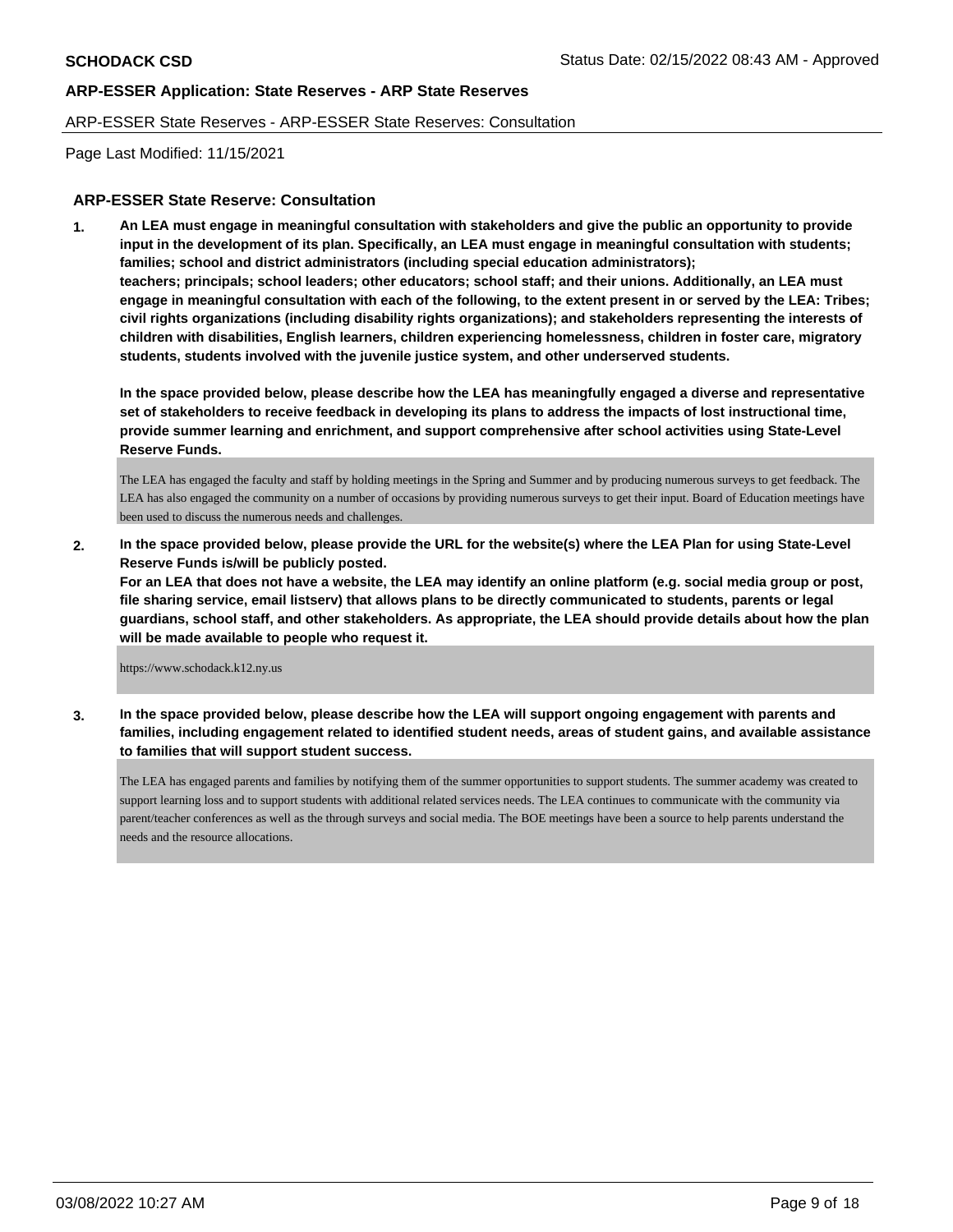### ARP-ESSER State Reserves - ARP-ESSER State Reserves: Comprehensive Needs Assessment

Page Last Modified: 02/04/2022

### **ARP-ESSER State Reserve: Comprehensive Needs Assessment**

**1. In the space provided below, please describe how the LEA will determine the social, emotional, mental health, and academic needs of students, particularly those students disproportionately impacted by the COVID-19 pandemic, including students from low-income families, students of color, English learners, children with disabilities, students experiencing homelessness, children in foster care, and migratory students.** 

The LEA continues to monitor our most at-risk students by allocating additional resources to help with the management and identification of students who need additional support. This has been done through our Child Study Team meetings with consultation from counselors, social workers, psychologists. teacher, and parents. The LEA has invested in the BIMAS-2 Universal Screener to help identify students who will need additional tiered support. These instruments will address all students with a specific focus on our special education, English Language Learners, and our economically disadvantaged populations.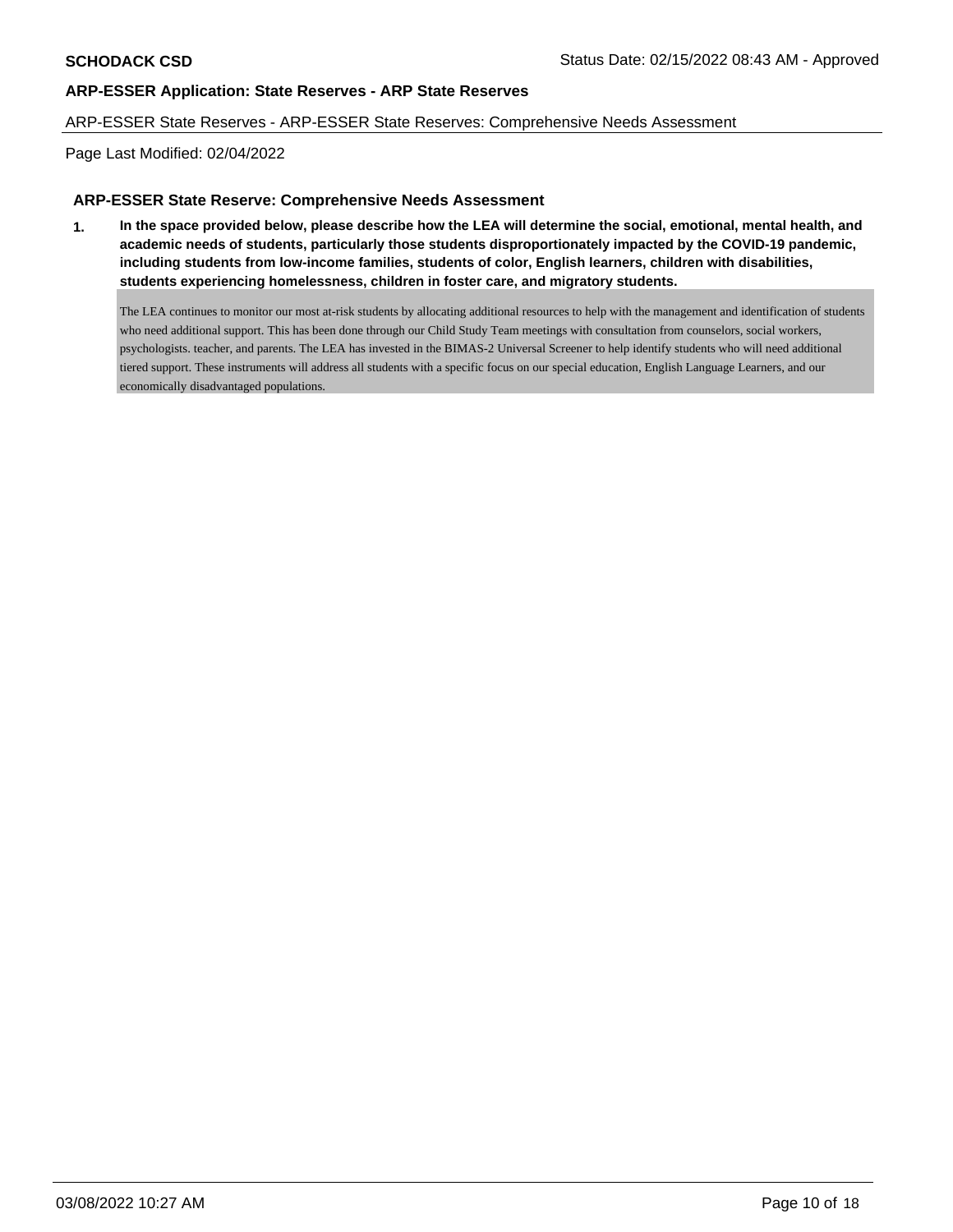### ARP-ESSER State Reserves - Addressing the Impact of Lost Instructional Time

Page Last Modified: 02/04/2022

## **5% State-Level Reserve - Addressing the Impact of Lost Instructional Time: Program Design**

**1. The interventions implemented through the 5% State-Level Reserve to address the impacts of lost instructional time must be evidence-based and may include innovative approaches to providing instruction to accelerate learning. In the space provided below, please describe how the LEA selected evidence-based interventions that will address identified student needs. Include details about how the planned use of state reserve funds for addressing the impacts of lost instructional time will be coordinated with and aligned to other initiatives, including other state reserve funds, interventions detailed in the LEA's ARP-ESSER Plan: Part 2, or other LEA initiatives, including those supported by CARES, CRRSA, Title I Part A, IDEA or other fund sources.** 

District-wide, the LEA will use our i-Ready platform to help identify student learning loss. Students' historical composite scores will be analyzed to identify areas of need of additional support. The use of the State reserved funds will go to adding additional support at the elementary school for Reading and Math support. At the junior/senior high school, funds will be used to help support after-school academic support by paying teachers and teaching assistants for the time they spend with students who have been identified as at-risk. Portions of the money will also go towards adding additional transportation to remove the obstacle for the need of parents to get their children to school. The funds will be used to help support other initiatives that are supported by our Title I, Title IV, and IDEA grants. This includes the area of Mental Health and student discipline as well as some of the professional development that is in and around Character Strong programs and our Reading and Math AIS programs at our elementary school.

**2. In the chart below, please provide additional information about the planned evidence-based interventions that have been selected to address the impacts of lost instructional time. For each row, please select a planned intervention from the drop-down menu or select "Other Evidence-Based Intervention" as needed. For each planned intervention, indicate the amount of ARP State-Reserve funding that will be invested, the grade levels to be served, targeted student groups to be served, and a detailed description of the specific activities that will be implemented. Please add rows as necessary to reflect the district's entire plan for the use of State-Reserve funds to address the impact of lost instructional time.** 

| Planned<br>Intervention(s)                         | Investment<br>$($ \$) | Grade<br>Levels                                                                                               |                                                                        | <b>Student Groups</b>                                                                                                                                                                                                                                                                                                    |                                                                                                                                                                                                                                                                                                                                                                                                                                                                            |  | Detailed Description of Planned Intervention |
|----------------------------------------------------|-----------------------|---------------------------------------------------------------------------------------------------------------|------------------------------------------------------------------------|--------------------------------------------------------------------------------------------------------------------------------------------------------------------------------------------------------------------------------------------------------------------------------------------------------------------------|----------------------------------------------------------------------------------------------------------------------------------------------------------------------------------------------------------------------------------------------------------------------------------------------------------------------------------------------------------------------------------------------------------------------------------------------------------------------------|--|----------------------------------------------|
|                                                    |                       | Served                                                                                                        |                                                                        |                                                                                                                                                                                                                                                                                                                          |                                                                                                                                                                                                                                                                                                                                                                                                                                                                            |  |                                              |
| Comprehensi<br>ve After<br>School<br>Programming   | 151,813               | Primar<br>□<br>y<br>Elemen<br>□<br>tary<br>Middle<br>☑<br>School<br>☑<br>High<br>School                       | $\triangledown$<br>□<br>$\Box$<br>□<br>$\Box$<br>□<br>$\Box$<br>□<br>□ | <b>All Students</b><br><b>Students with Disabilities</b><br><b>English Learners</b><br><b>Students Experiencing</b><br>Homelessness<br><b>Students in Foster Care</b><br><b>Migratory Students</b><br>Students Involved with the<br>Juvenile Justice System<br>Other Underserved<br><b>Students</b><br>None of the Above | Interventions for struggling students, as deermined<br>by teacher, state and i-Ready assessments, will<br>include after school support provided by teachers,<br>teaching assistants and related service providers.<br>These interventions will be coordinated with the<br>classroom teachers and administration.<br>Transportation will be provided for students.                                                                                                          |  |                                              |
| Summer<br>Learning and<br>Enrichment<br>Activities | 74.188                | Primar<br>◻<br>y<br>Elemen<br>☑<br>tary<br>Middle<br>☑<br>School<br>$\overline{\mathbf{v}}$<br>High<br>School | ☑<br>□<br>$\Box$<br>$\Box$<br>$\Box$<br>□<br>$\Box$<br>□               | <b>All Students</b><br><b>Students with Disabilities</b><br><b>English Learners</b><br><b>Students Experiencing</b><br>Homelessness<br><b>Students in Foster Care</b><br><b>Migratory Students</b><br>Students Involved with the<br>Juvenile Justice System<br>Other Underserved                                         | Summer academy is offered to all students. In the<br>past it was provided for special education students<br>only. The 6 week program will focus on grade and<br>age level appropriate academic intervention and<br>supports. This will be skill building curriculum that is<br>tied to the Reading and Writing workshop program.<br>Transportation will be provided to our students as<br>they attend the Academy. Teacher College<br>supplemental supplies and materials. |  |                                              |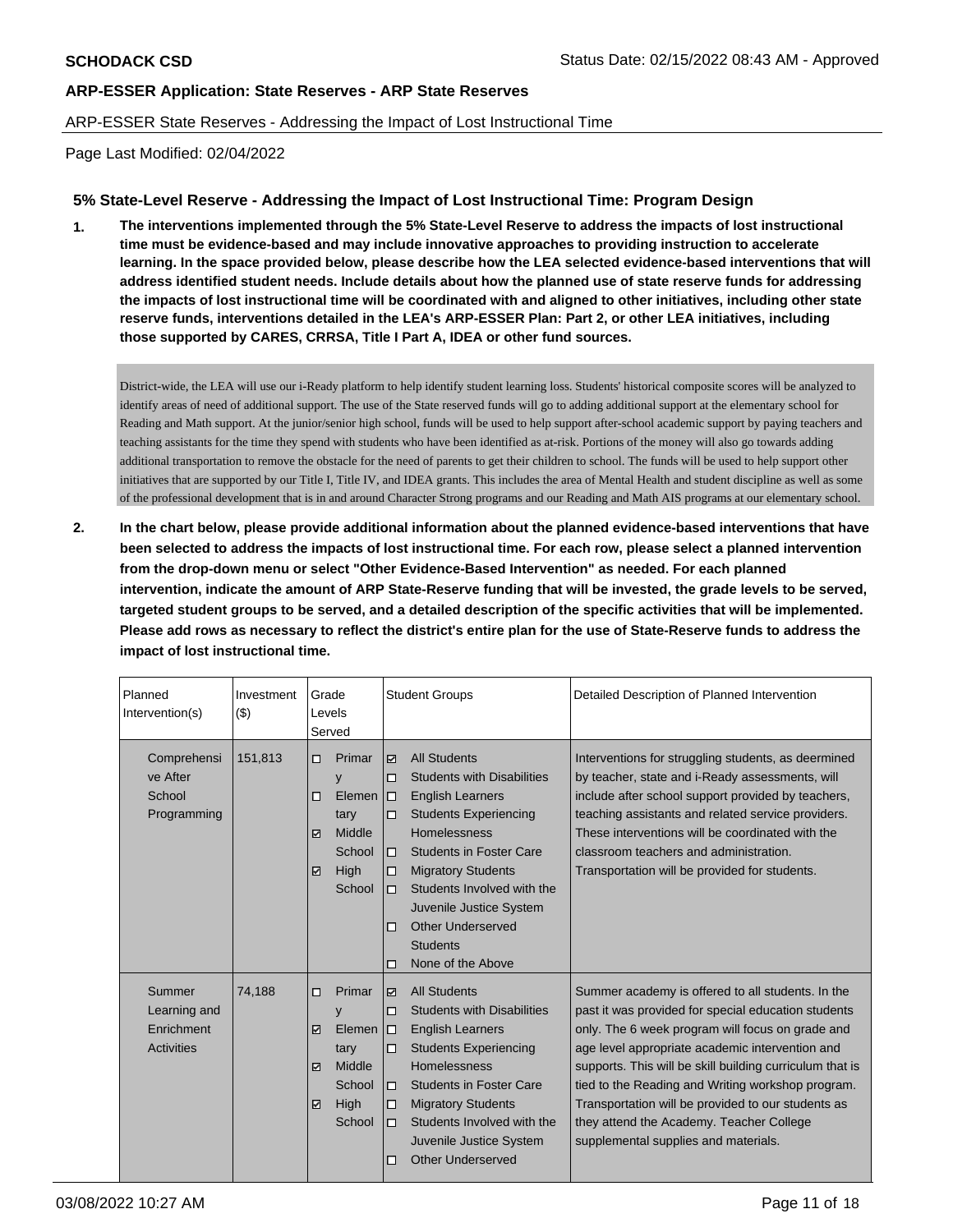### ARP-ESSER State Reserves - Addressing the Impact of Lost Instructional Time

Page Last Modified: 02/04/2022

| Planned<br>Intervention(s)                                                          | Investment<br>(3) | Grade<br>Levels<br>Served                                                                    | <b>Student Groups</b>                                                                                                                                                                                                                                                                                                                                                                                             | Detailed Description of Planned Intervention                                                                                                                                                                                                                                                                                                                                                                                                                               |
|-------------------------------------------------------------------------------------|-------------------|----------------------------------------------------------------------------------------------|-------------------------------------------------------------------------------------------------------------------------------------------------------------------------------------------------------------------------------------------------------------------------------------------------------------------------------------------------------------------------------------------------------------------|----------------------------------------------------------------------------------------------------------------------------------------------------------------------------------------------------------------------------------------------------------------------------------------------------------------------------------------------------------------------------------------------------------------------------------------------------------------------------|
|                                                                                     |                   |                                                                                              | <b>Students</b><br>None of the Above<br>□                                                                                                                                                                                                                                                                                                                                                                         |                                                                                                                                                                                                                                                                                                                                                                                                                                                                            |
| Other<br>Evidence-<br><b>Based</b><br>Intervention<br>(Tier I, II, III,<br>or $IV)$ | 130,526           | Primar<br>□<br>y<br>Elemen<br>☑<br>tary<br>Middle<br>о<br>School<br>High<br>$\Box$<br>School | ☑<br><b>All Students</b><br>$\Box$<br><b>Students with Disabilities</b><br>$\Box$<br><b>English Learners</b><br>□<br><b>Students Experiencing</b><br><b>Homelessness</b><br>$\Box$<br><b>Students in Foster Care</b><br>$\Box$<br><b>Migratory Students</b><br>Students Involved with the<br>□<br>Juvenile Justice System<br><b>Other Underserved</b><br>□<br><b>Students</b><br>None of the Above<br>◻           | A reading specialist was added to help support<br>students at the Tier III level. Professional<br>development will be provided to all ELA teachers K-6<br>to address the delivery of ELA Teird interventions.<br>The addition of a data analyst to provide the<br>evidence to place students in both academic support<br>and enrichment opportunities. Teacher liasons will<br>be hired to support the selection of students and<br>provide academic supporst to students. |
| Trauma<br>Informed<br><b>Practices</b>                                              | 61,724            | □<br>Primar<br>y<br>Elemen<br>☑<br>tary<br>Middle<br>M<br>School<br>High<br>☑<br>School      | $\overline{\mathbf{v}}$<br><b>All Students</b><br><b>Students with Disabilities</b><br>□<br>$\Box$<br><b>English Learners</b><br>◻<br><b>Students Experiencing</b><br>Homelessness<br>$\Box$<br><b>Students in Foster Care</b><br><b>Migratory Students</b><br>□<br>Students Involved with the<br>$\Box$<br>Juvenile Justice System<br><b>Other Underserved</b><br>◻<br><b>Students</b><br>None of the Above<br>◻ | School Psychologist added to provide support to<br>implement social emotinal curriculum, mental health<br>screening. A school and family resource stipened to<br>to help foster the community-school connection. The<br>implementation of Therapy Dogs in the building to<br>help provide the social emotional support for<br>students. We will utilze BOCES to provide<br>behavioral intervention training                                                                |
| Curriculum-<br>Aligned<br>Enrichment<br><b>Activities</b>                           | 61,677            | □<br>Primar<br>y<br>☑<br>Elemen<br>tary<br>Middle<br>M<br>School<br>High<br>☑<br>School      | ☑<br><b>All Students</b><br><b>Students with Disabilities</b><br>□<br>$\Box$<br><b>English Learners</b><br><b>Students Experiencing</b><br>□<br><b>Homelessness</b><br><b>Students in Foster Care</b><br>$\Box$<br><b>Migratory Students</b><br>□<br>Students Involved with the<br>□<br>Juvenile Justice System<br><b>Other Underserved</b><br>□<br><b>Students</b><br>None of the Above<br>□                     | Technology Integration specialist will be added to<br>help teacher incorporate opportunitie to enrich their<br>curriculum. Computers will be added to support the<br>initiative to enhance learning opportunities in the<br>classroom and after school.                                                                                                                                                                                                                    |

**3. In the space provided below, please describe how the LEA will monitor and evaluate the effectiveness of selected strategies to ensure that the interventions implemented respond to students' social, emotional, mental health, and academic needs. Provide details about how changes to the program plan (such as changes in identified areas of need or supports provided to students) will be communicated to stakeholders.** 

The LEA will monitor the effectiveness of the interventions and strategies by utilizing various measures which will include a new Mental Health screening tool, i-Ready platform, NYS Testing results, and discipline data. Based on the continued data mining we will adjust the various strategies to meet the needs of our students

**5% State-Level Reserve - Addressing the Impact of Lost Instructional Time: Fiscal Information**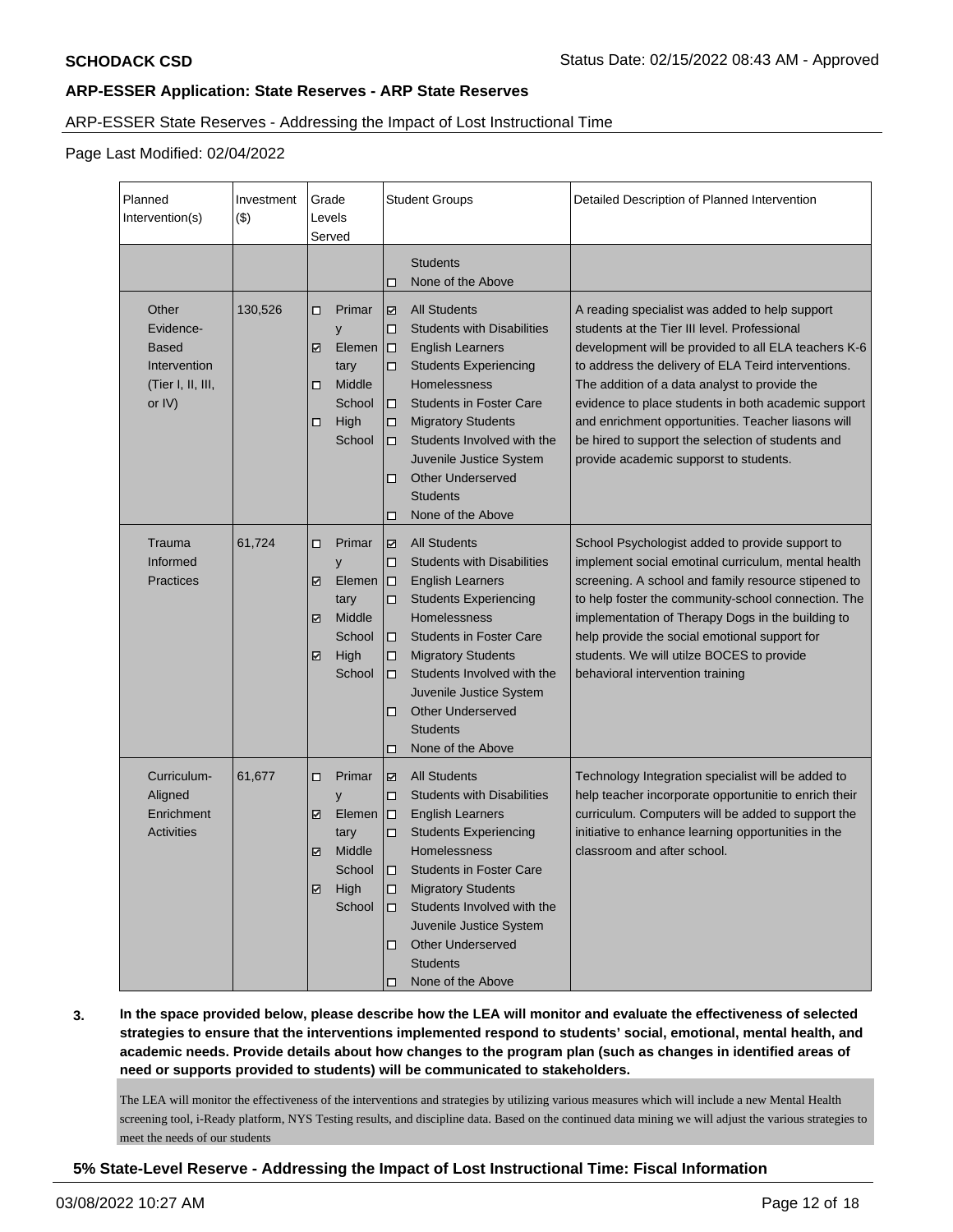#### ARP-ESSER State Reserves - Addressing the Impact of Lost Instructional Time

### Page Last Modified: 02/04/2022

LEAs are *REQUIRED* to send signed (blue ink) originals and two hard copies of each FS-10 Budget Form to:

 *Office of ESSA-Funded Programs – Rm 320 EB RE: ARP-ESSER Application - State Reserves New York State Education Department 89 Washington Avenue Albany, NY 12234* 

Please refer to the Documents Panel section located along the left side of the application for FS-10 budget forms, and use the following budget code: 5884-21-XXXX.

*PLEASE NOTE* - the FS-10 and Budget Narrative are used to provide NYSED with a specific itemization of proposed project expenditures and to provide NYSED and the Office of the State Comptroller with the necessary documentation upon which payments can be based. FS-10s with missing quantities or unit costs, or with terms such "*TBD*" or "*Varies*" cannot be accepted on the FS-10 or Budget Narrative forms.

**4.** 

### **Please complete the following to indicate the LEA's planned use of ARP-ESSER 5% State-Level Reserve - Addressing the Impact of Lost Instructional Time funding.**

|                                       | l Amount |
|---------------------------------------|----------|
| <b>LEA Allocation</b>                 | 499.996  |
| Anticipated Number of Students Served | 871      |
| Anticipated Number of Schools Served  |          |

# **5. Please upload a completed copy of the FS-10 budget document for the ARP-ESSER 5% State-Level Reserve - Addressing the Impact of Lost Instructional Time funding.**

**The fund code for the ARP-ESSER 5% State-Level Reserve - Addressing the Impact of Lost Instructional Time project is 5884-21-XXXX.** 

5448-21-2022 General Learning Loss.pdf

**6. Please upload a completed copy of the Budget Narrative for the ARP-ESSER 5% State-Level Reserve - Addressing the Impact of Lost Instructional Time funding.** 

Budget Narrative General Learning Loss.pdf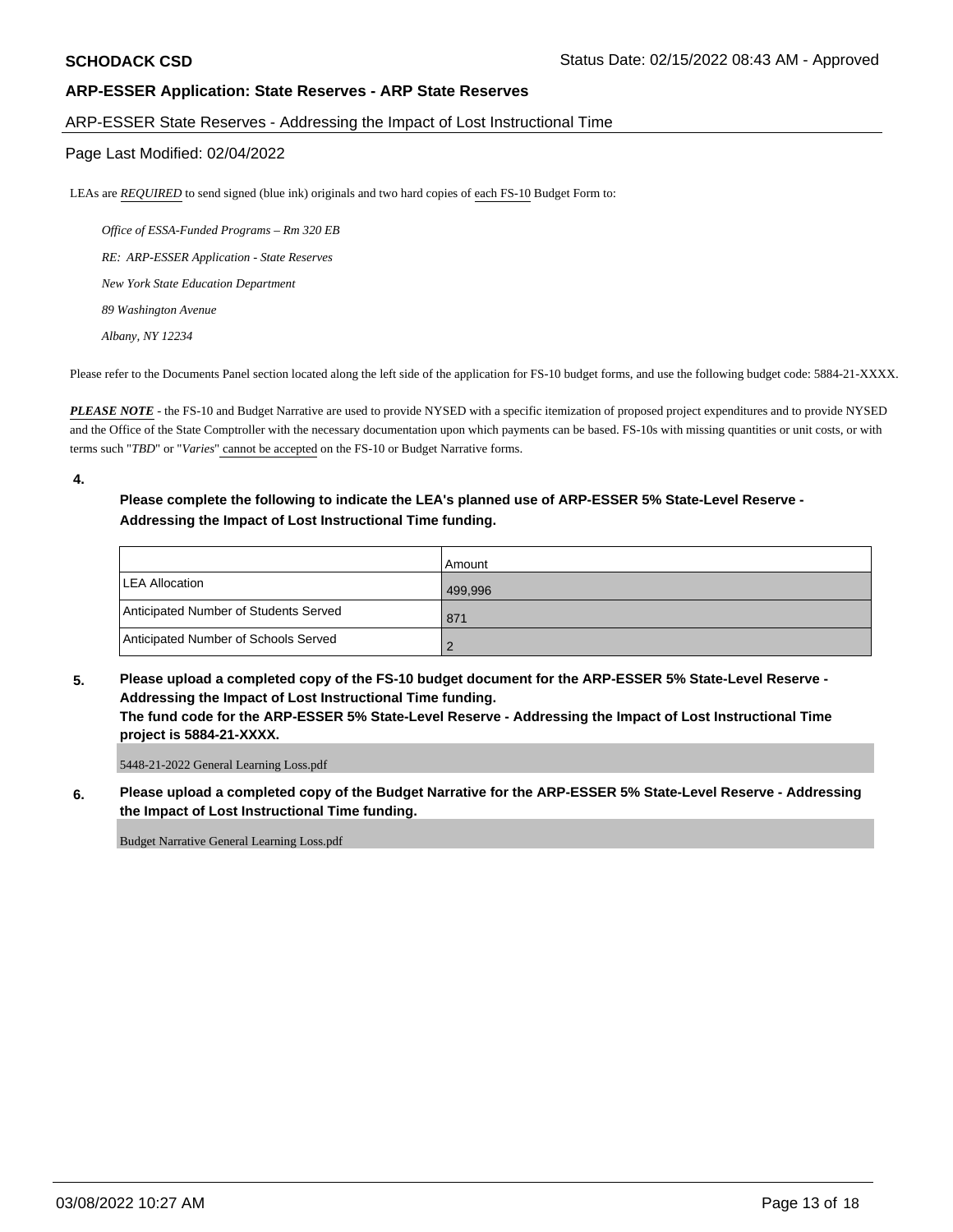ARP-ESSER State Reserves - Comprehensive After School

### Page Last Modified: 02/04/2022

### **1% State-Level Reserve - Comprehensive After School: Program Design**

High-quality afterschool programs should have the goal of providing students with important opportunities for academic support and access to enrichment opportunities that help develop social, emotional, and leadership skills. These benefits are particularly important to students from low-income backgrounds, students who are struggling, and students at risk for later academic disengagement. High-quality afterschool programs have demonstrated positive effects on student math and language arts achievement, and programs strongly rooted in the school context can also have a positive impact on school related student outcomes, including greater self-confidence, increased civic engagement, better school attendance, improved high school graduation, and decreased delinquency.

**1. The interventions implemented through the 1% State-Level Reserve for comprehensive after school programming must be evidence-based and may include innovative approaches to providing instruction to accelerate learning. In the space provided below, please describe how the LEA selected evidence-based interventions that will address identified student needs. Include details about how the planned use of state reserve funds for comprehensive after school programming will be coordinated with and aligned to other initiatives, including other state reserve funds, interventions detailed in the LEA's ARP-ESSER Plan: Part 2, or other LEA initiatives, including those supported by CARES, CRRSA, Title I Part A, IDEA or other fund sources.** 

Teachers will be available to work with students who are identified as needing additional support in various academic areas. The after-school program will be extended to provide additional time and transportation for students. Students' success will be evaluated on a weekly and quarterly schedule. The students that are chosen for this program have been identified by the scores on their i-Ready math and reading assessments as well as teachermade assessments and NYS assessments. Report cards will be used as well as attendance and discipline records. The district has purchased Grade Guardian to help track and monitor students to be chosen for these programs. Some of these assessments are currently supported through the use of Title I funds.

**2. In the chart below, please provide additional information about the planned evidence-interventions that have been selected to address the impacts of lost instructional time. For each row, please select a planned intervention from the drop-down menu or select "Other Evidence-Based Intervention" as needed. For each planned intervention, indicate the amount of ARP State-Reserve funding that will be invested, the grade levels to be served, targeted student groups to be served, and a detailed description of the specific activities that will be implemented. Please add rows as necessary to reflect the district's entire plan for the use of State-Reserve funds to address the impact of lost instructional time.** 

| l Planned<br>Intervention(s)                       | Investment<br>$($ \$) | Grade<br>Levels<br>Served |                                                                       |                                                          | <b>Student Groups</b>                                                                                                                                                                                                                                                                                                           | Detailed Description of Planned Intervention                                                                                                                                                                                                                                                                                                                                       |
|----------------------------------------------------|-----------------------|---------------------------|-----------------------------------------------------------------------|----------------------------------------------------------|---------------------------------------------------------------------------------------------------------------------------------------------------------------------------------------------------------------------------------------------------------------------------------------------------------------------------------|------------------------------------------------------------------------------------------------------------------------------------------------------------------------------------------------------------------------------------------------------------------------------------------------------------------------------------------------------------------------------------|
| Curriculum-<br>Aligned<br>Enrichment<br>Activities | 100,002               | □<br>◻<br>罓<br>☑          | Primar<br>y<br>Elemen  <br>tary<br>Middle<br>School<br>High<br>School | 罓<br>п<br>□<br>$\Box$<br>$\Box$<br>$\Box$<br>п<br>п<br>п | All Students<br><b>Students with Disabilities</b><br><b>English Learners</b><br><b>Students Experiencing</b><br><b>Homelessness</b><br><b>Students in Foster Care</b><br><b>Migratory Students</b><br>Students Involved with the<br>Juvenile Justice System<br><b>Other Underserved</b><br><b>Students</b><br>None of the Above | After school programs will be designed to offer<br>enrichment academic opportunities for students.<br>These programs will support students at all different<br>levels and provide opportunities that we have not<br>been able to afford in previous years. The exposure<br>to these activities will increase student confidence<br>and allow for added incentive to attend school. |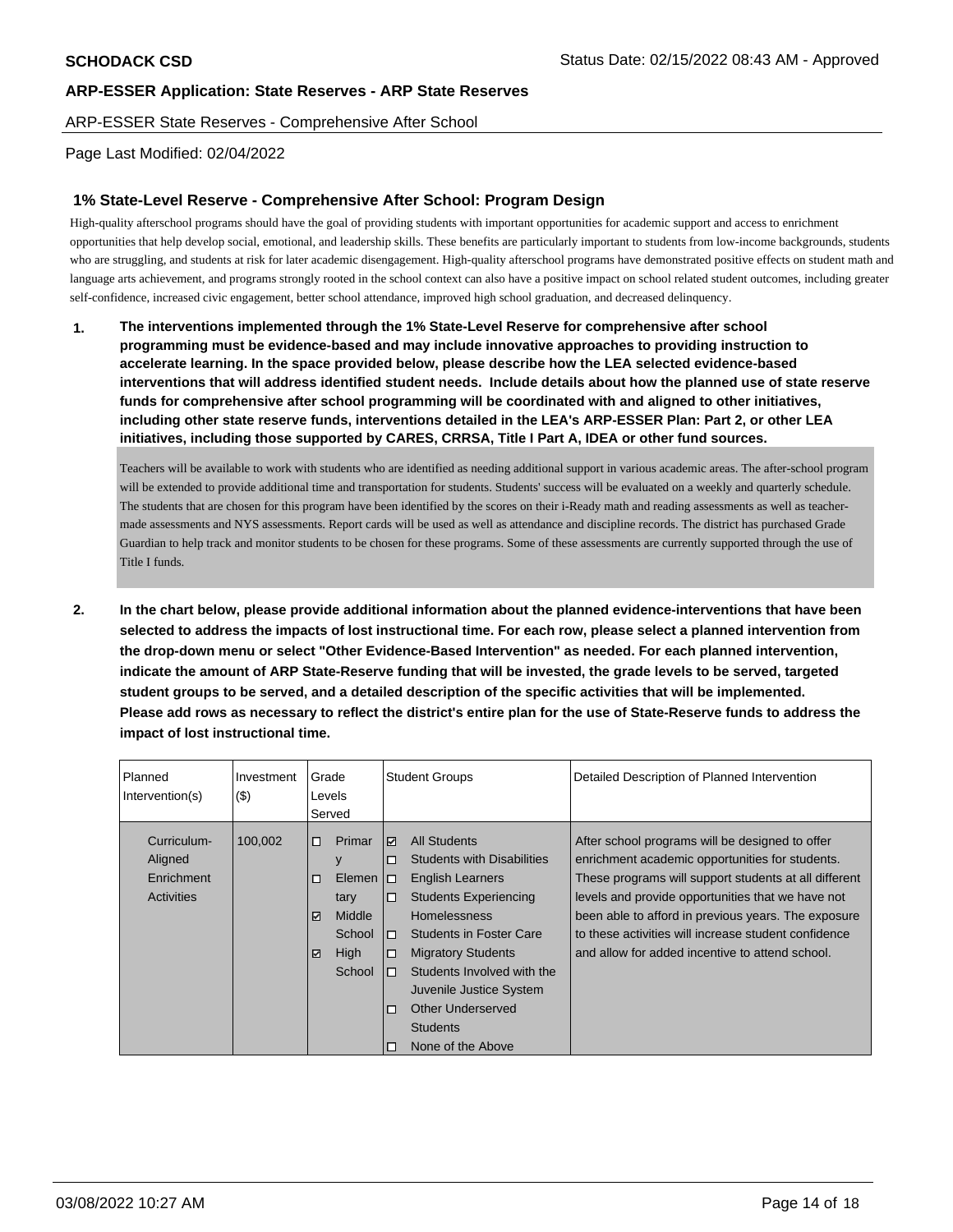#### ARP-ESSER State Reserves - Comprehensive After School

Page Last Modified: 02/04/2022

**3. In the space provided below, please describe how the LEA will monitor and evaluate the effectiveness of selected comprehensive after school programming/strategies to ensure that the interventions implemented respond to students' social, emotional, mental health, and academic needs. Provide details about how changes to the program plan (such as changes in identified areas of need or supports provided to students) will be communicated to stakeholders.** 

The effectiveness of these interventions will be determined by classroom success in the area of assessments, homework completion and teacher and state assessments. This monitoring will take place on a weekly, monthly and quarterly basis.

### **1% State-Level Reserve - Comprehensive After School: Fiscal Information**

LEAs are *REQUIRED* to send signed (blue ink) originals and two hard copies of each FS-10 Budget Form to:

 *Office of ESSA-Funded Programs – Rm 320 EB RE: ARP-ESSER Application - State Reserves New York State Education Department 89 Washington Avenue Albany, NY 12234* 

Please refer to the Documents Panel section located along the left side of the application for FS-10 budget forms, and use the following budget code: 5883-21-XXXX.

*PLEASE NOTE* - the FS-10 and Budget Narrative are used to provide NYSED with a specific itemization of proposed project expenditures and to provide NYSED and the Office of the State Comptroller with the necessary documentation upon which payments can be based. FS-10s with missing quantities or unit costs, or with terms such "*TBD*" or "*Varies*" cannot be accepted on the FS-10 or Budget Narrative forms.

**4.** 

# **Please complete the following to indicate the LEA's planned use of the ARP-ESSER 1% State-Level Reserve - Comprehensive After School funding.**

|                                       | l Amount i |
|---------------------------------------|------------|
| <b>LEA Allocation</b>                 | 100,002    |
| Anticipated Number of Students Served | 410        |
| Anticipated Number of Schools Served  |            |

## **5. Please upload a completed and signed copy of the FS-10 Budget for the ARP-ESSER 1% State-Level Reserve - Comprehensive After School funding.**

**The fund code for the1% State-Level Reserve - Comprehensive After School project is 5883-21-XXXX.** 

5883-21-2022 Comprehensive AS.pdf

**6. Please upload a completed copy of the Budget Narrative for the ARP-ESSER 1% State-Level Reserve - Comprehensive After School funding.** 

Comp AS Budget Narrative.pdf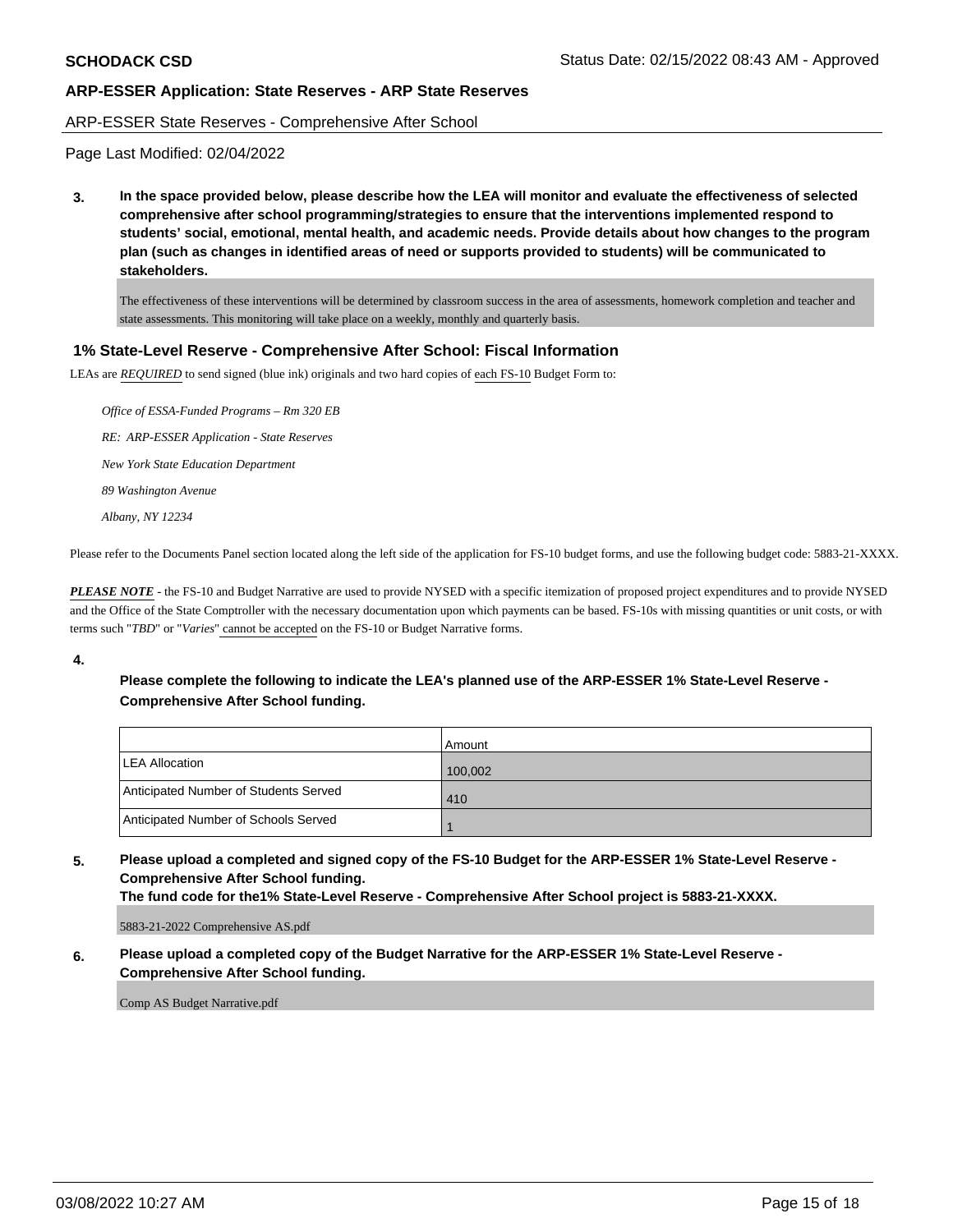ARP-ESSER State Reserves - Summer Learning and Enrichment

### Page Last Modified: 02/04/2022

### **1% State-Level Reserve - Summer Learning and Enrichment: Program Design**

Summer learning programs can offer another opportunity to accelerate learning, especially for those students most impacted by disruptions to learning during the school year. Schools and districts should design programs that work best in the local context and reflect the characteristics that evidence suggests lead to successful summer programs. These characteristics include: programs are voluntary, full-day lasting five to six weeks, include three hours of language arts and mathematics taught by a certified teacher each day, and include enrichment activities and experiences. Research points to the potentially positive benefits of strong summer programs. A longitudinal study of summer programs showed students who participated in the summer programs that were reviewed received some benefits in mathematics; however, students with high rates of attendance who attended programs for consecutive summers experienced the greatest learning gains. The amount and quality of instruction influenced the academic benefit, with the highest benefits to students attending programs with high-quality instruction provided by a certified teacher and high academic time on task.

**1. The interventions implemented through the 1% State-Level Reserve for summer learning and enrichment must be evidence-based and may include innovative approaches to providing instruction to accelerate learning. In the space provided below, please describe how the LEA selected evidence-based interventions that will address identified student needs. Include details about how the planned use of state reserve funds for summer learning and enrichment will be coordinated with and aligned to other initiatives, including other state reserve funds, interventions detailed in the LEA's ARP-ESSER Plan: Part 2, or other LEA initiatives, including those supported by CARES, CRRSA, Title I Part A, IDEA or other fund sources.** 

Schodack will operate a Summer Academy that will address the varying needs of our students. This will include academic classes that will focus on skill-building as well as meant health wellness. The success of the program will be assessed by student academic success using NYS assessments as well as the i-Ready platform and the Mental Health Screener that will be in place to measure student wellness. The results of these assessments will be monitored by grade level and department level groups through our IST process. Our counseling group will be included as part of the IST to help provide additional information to make the decisions. Transportation will be provided for the students so that everyone will have access to the program. Students will also have the opportunity to participate in STEM activities that will help to build enrichment opportunities.

**2. In the chart below, please provide additional information about the planned evidence-based interventions that have been selected to address the impacts of lost instructional time. For each row, please select a planned intervention from the drop-down menu or select "Other Evidence-Based Intervention" as needed. For each planned intervention, indicate the amount of ARP State-Reserve funding that will be invested, the grade levels to be served, targeted student groups to be served, and a detailed description of the specific activities that will be implemented. Please add rows as necessary to reflect the district's entire plan for the use of State-Reserve funds to address the impact of lost instructional time.** 

| Planned<br>Intervention(s)                         | Investment<br>(3) | <b>Student Groups</b><br>Grade<br>Levels<br>Served                                                                |                                                                                                                                                                                                                                                                                                                                                                                        | Detailed Description of Planned Intervention                                                                                                                                                                                 |
|----------------------------------------------------|-------------------|-------------------------------------------------------------------------------------------------------------------|----------------------------------------------------------------------------------------------------------------------------------------------------------------------------------------------------------------------------------------------------------------------------------------------------------------------------------------------------------------------------------------|------------------------------------------------------------------------------------------------------------------------------------------------------------------------------------------------------------------------------|
| Curriculum-<br>Aligned<br>Enrichment<br>Activities | 35,313            | $\Box$<br>Primar<br>y<br>☑<br>Elemen<br>tary<br><b>Middle</b><br>$\triangledown$<br>School<br>☑<br>High<br>School | <b>All Students</b><br>☑<br><b>Students with Disabilities</b><br>◻<br><b>English Learners</b><br>$\Box$<br><b>Students Experiencing</b><br>□<br><b>Homelessness</b><br><b>Students in Foster Care</b><br>$\Box$<br><b>Migratory Students</b><br>□<br>Students Involved with the<br>п<br>Juvenile Justice System<br>Other Underserved<br>п<br><b>Students</b><br>None of the Above<br>◻ | Enrichment opportunities will be provided for STEM<br>activities at the elementary level. At the Jr/Sr High<br>school activities will be provided to enrich the<br>opportunities for students around the gaming<br>industry. |
| Other<br>Evidence-<br><b>Based</b><br>Intervention | 64,689            | Primar<br>$\Box$<br>y<br>Elemen<br>$\blacktriangledown$<br>tary                                                   | <b>All Students</b><br>$\triangledown$<br><b>Students with Disabilities</b><br>п<br><b>English Learners</b><br>□<br><b>Students Experiencing</b><br>◻                                                                                                                                                                                                                                  | Students will be provided the tierd inteventions<br>through a summer academy program. This program<br>will consist of academic and social and emotional<br>supports. Transportation will be provided so that all             |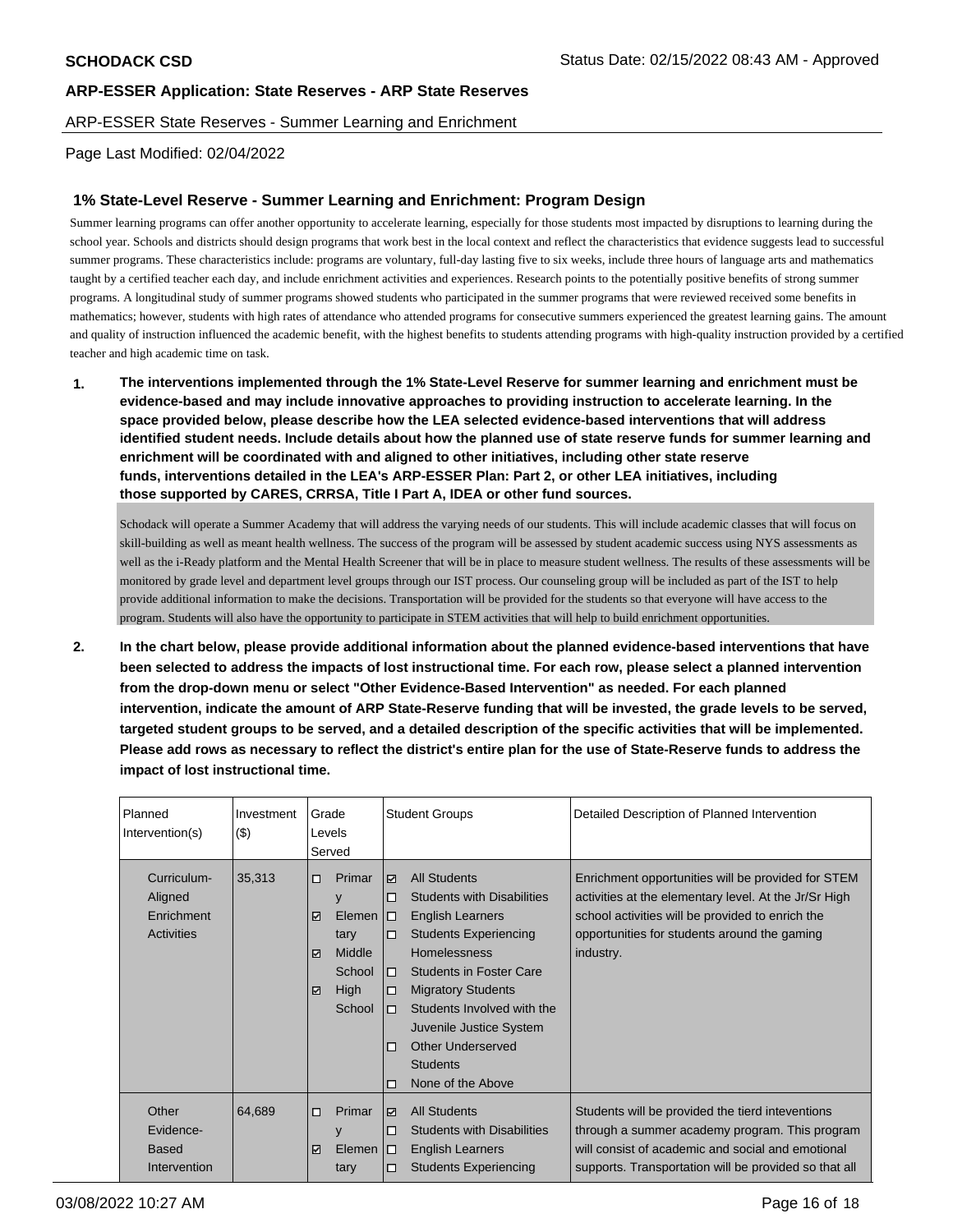#### ARP-ESSER State Reserves - Summer Learning and Enrichment

Page Last Modified: 02/04/2022

| Planned<br>Intervention(s)    | Investment<br>$(\$)$ | Grade<br>Levels<br>Served |                                    |                                                | <b>Student Groups</b>                                                                                                                                                                                    | Detailed Description of Planned Intervention |
|-------------------------------|----------------------|---------------------------|------------------------------------|------------------------------------------------|----------------------------------------------------------------------------------------------------------------------------------------------------------------------------------------------------------|----------------------------------------------|
| (Tier I, II, III,<br>or $IV)$ |                      | ☑<br>☑                    | Middle<br>School<br>High<br>School | $\Box$<br>$\Box$<br>$\Box$<br>$\Box$<br>$\Box$ | Homelessness<br><b>Students in Foster Care</b><br><b>Migratory Students</b><br>Students Involved with the<br>Juvenile Justice System<br><b>Other Underserved</b><br><b>Students</b><br>None of the Above | students have access to it.                  |

**3. In the space provided below, please describe how the LEA will monitor and evaluate the effectiveness of selected summer learning and enrichment strategies to ensure that the interventions implemented respond to students' social, emotional, mental health, and academic needs. Provide details about how changes to the program plan (such as changes in identified areas of need or supports provided to students) will be communicated to stakeholders.** 

The success of the program will be measured by our i-Ready assessments, NYS assessments as well as our teacher-made assessments, and our Mental Health Screener. The success will be communicated to our community through Newsletters, BOE meetings, and Open Houses.

### **1% State-Level Reserve - Summer Learning and Enrichment: Fiscal Information**

LEAs are *REQUIRED* to send signed (blue ink) originals and two hard copies of each FS-10 Budget Form to:

 *Office of ESSA-Funded Programs – Rm 320 EB RE: ARP-ESSER Application - State Reserves New York State Education Department 89 Washington Avenue Albany, NY 12234* 

Please refer to the Documents Panel section located along the left side of the application for FS-10 budget forms, and use the following budget code: 5882-21-XXXX.

*PLEASE NOTE* - the FS-10 and Budget Narrative are used to provide NYSED with a specific itemization of proposed project expenditures and to provide NYSED and the Office of the State Comptroller with the necessary documentation upon which payments can be based. FS-10s with missing quantities or unit costs, or with terms such "*TBD*" or "*Varies*" cannot be accepted on the FS-10 or Budget Narrative forms.

## **4. Please complete the following to indicate the LEA's planned use of the ARP-ESSER 1% State-Level Reserve - Summer Learning and Enrichment funding.**

|                                       | Amount  |
|---------------------------------------|---------|
| <b>LEA Allocation</b>                 | 100,002 |
| Anticipated Number of Students Served | 871     |
| Anticipated Number of Schools Served  |         |

## **5. Please upload a completed and signed copy of the FS-10 Budget the ARP-ESSER 1% State-Level Reserve - Summer Learning and Enrichment funding.**

**The fund code for the 1% State-Level Reserve - Summer Learning and Enrichment project is 5882-21-XXXX.** 

5882-21-2022 Summer Learning.pdf